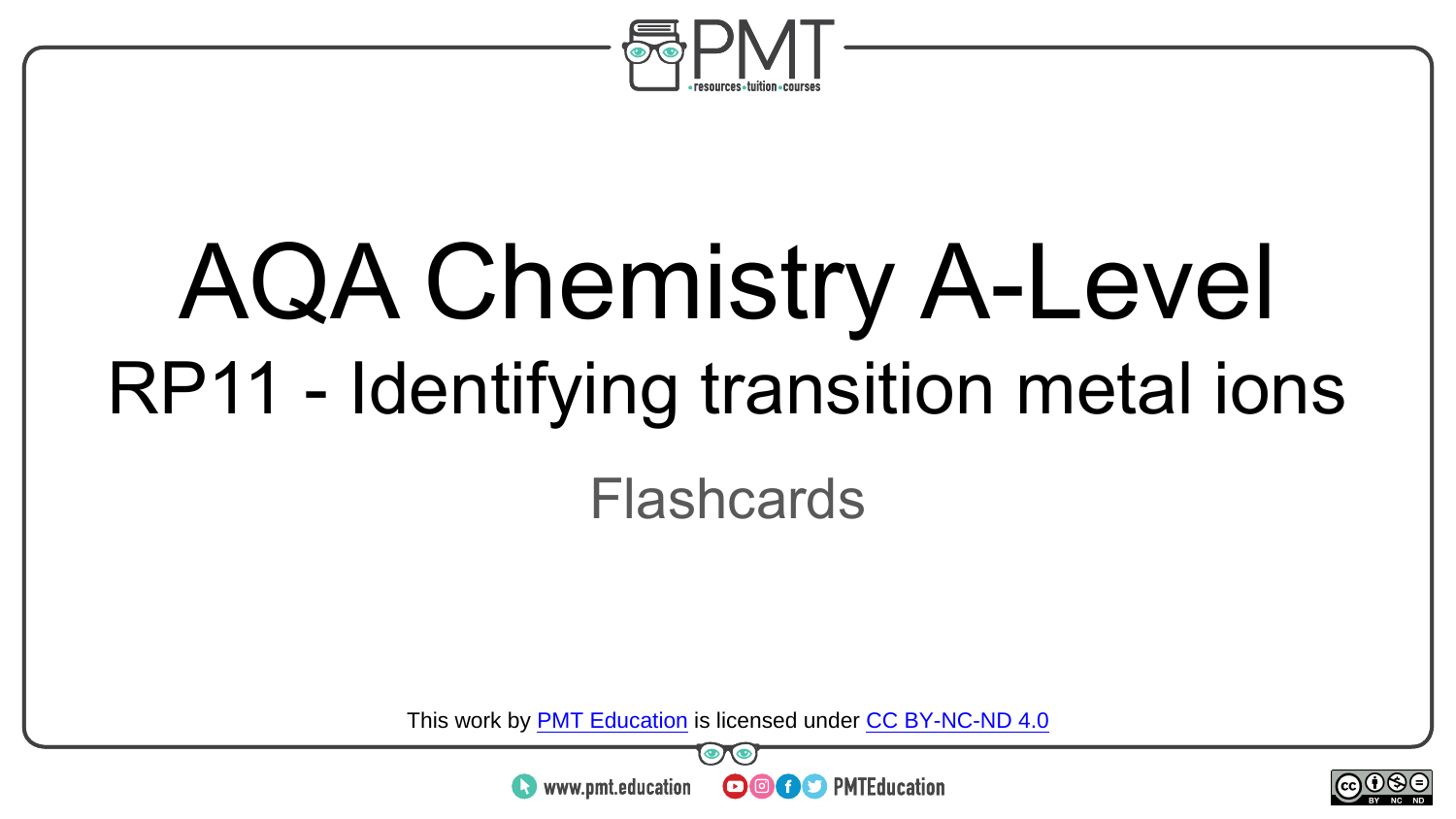

### How do transition metals undergo precipitation reactions?



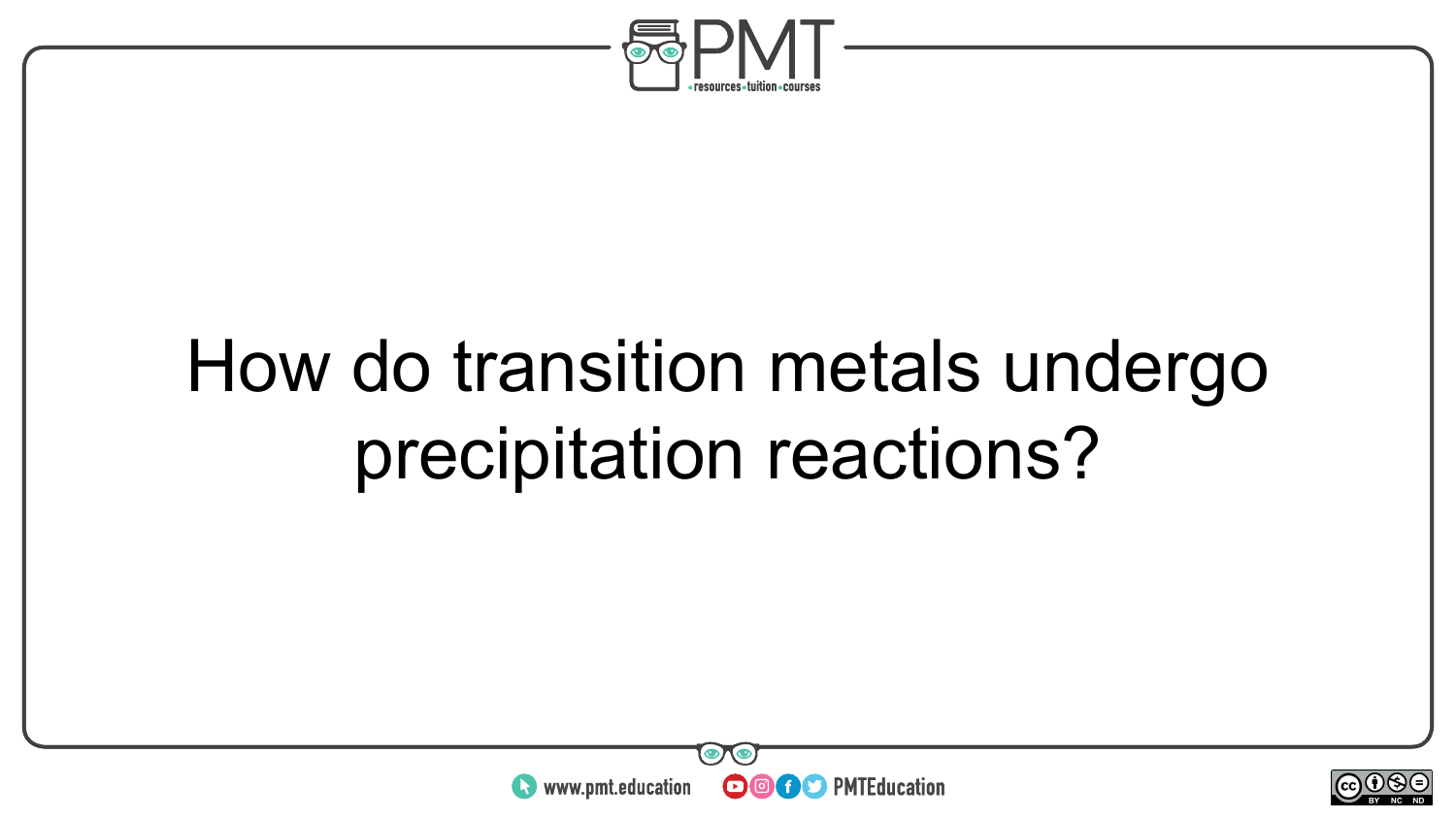

How do transition metals undergo precipitation reactions?

They react with hydroxide ions to form a metal hydroxide precipitate.

I.e. 
$$
Cu^{2+}_{(aq)} + 2OH^-_{(aq)} \rightarrow Cu(OH)_{2(s)}
$$



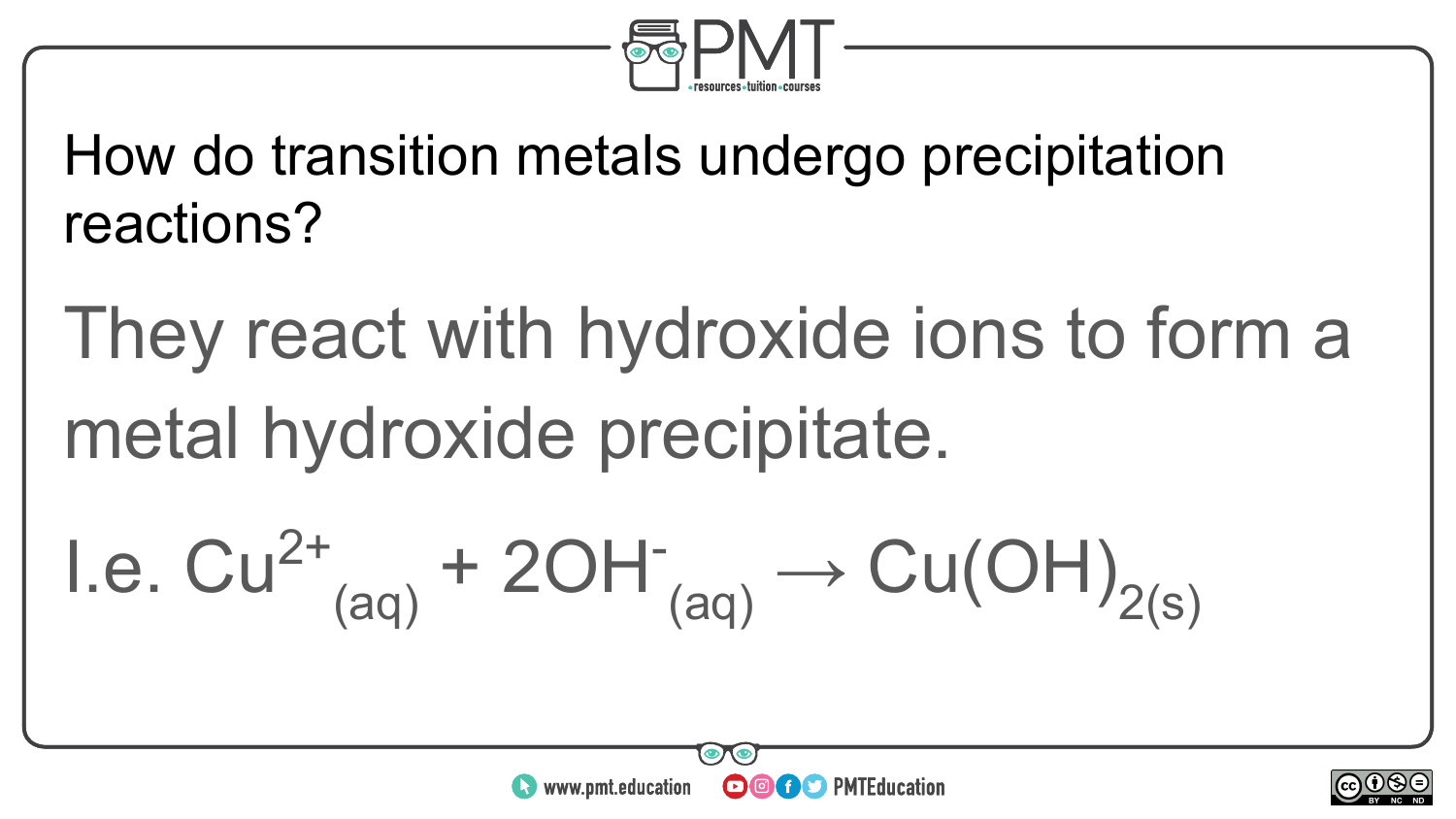

## What can be reacted with transition metals for a precipitation reaction to occur?



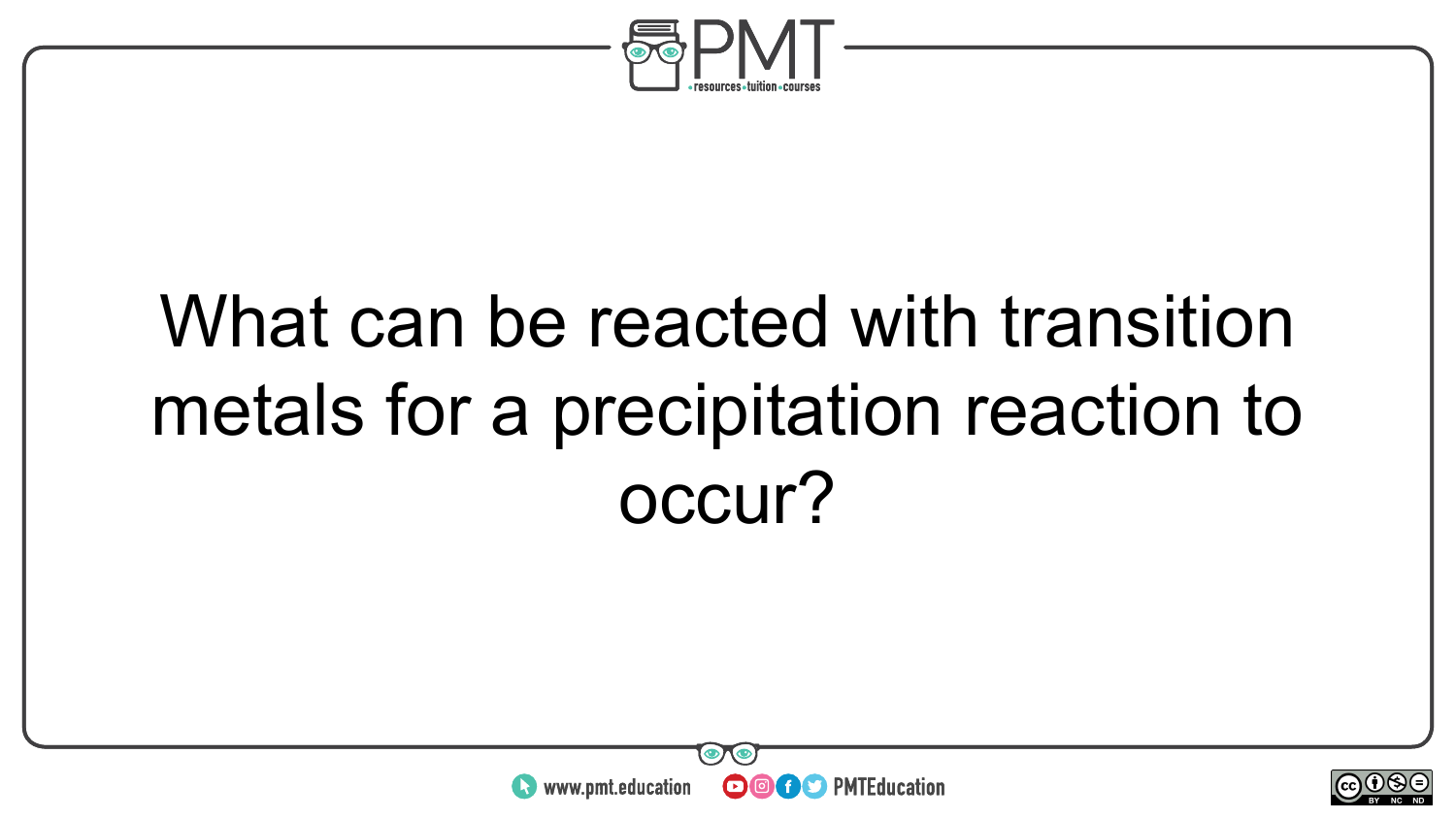

What can be reacted with transition metals for a precipitation reaction to occur?

● Aqueous sodium hydroxide

### ● Ammonia



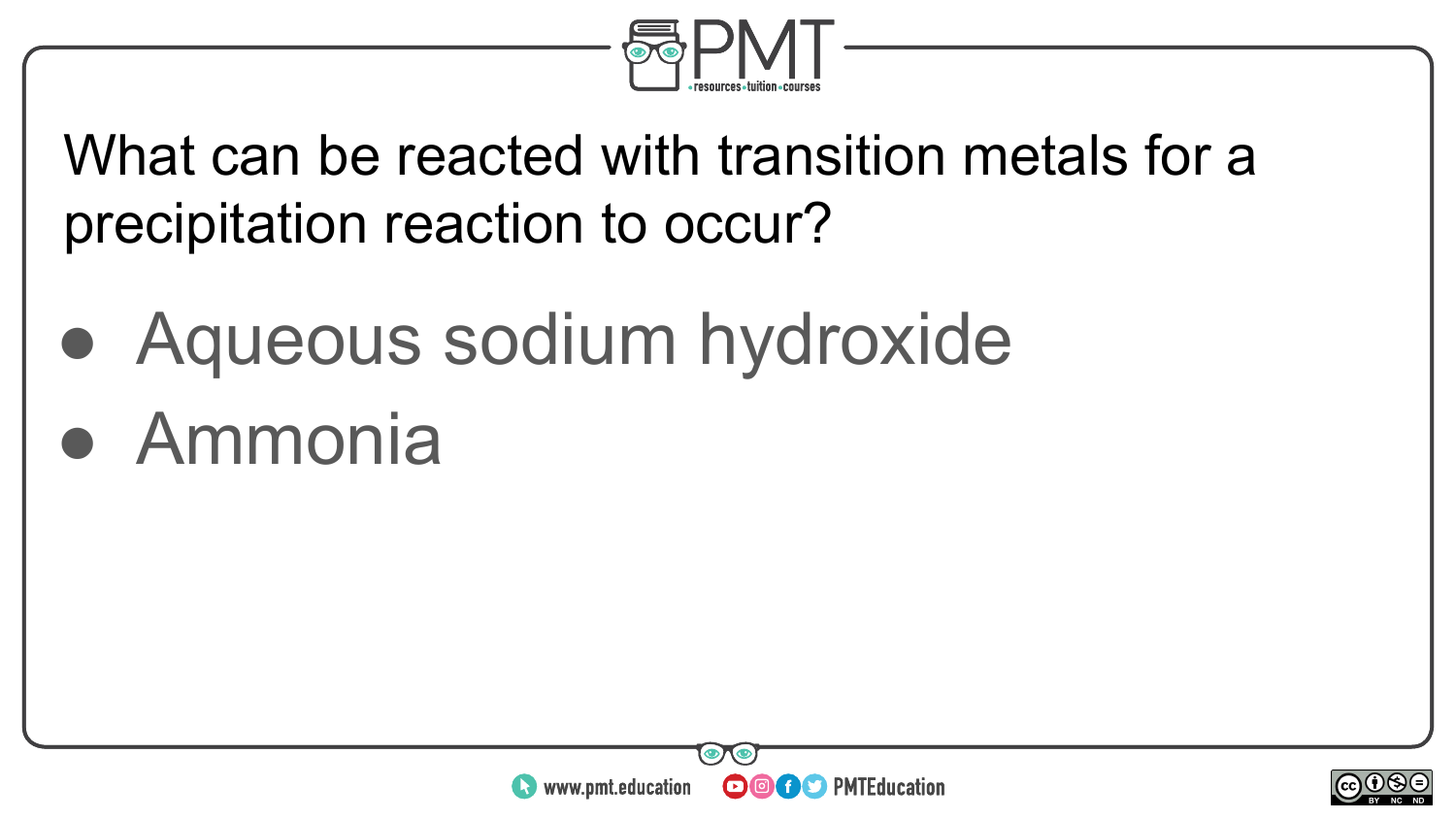

## What is the first test that can be carried out to identify transition metal ions?



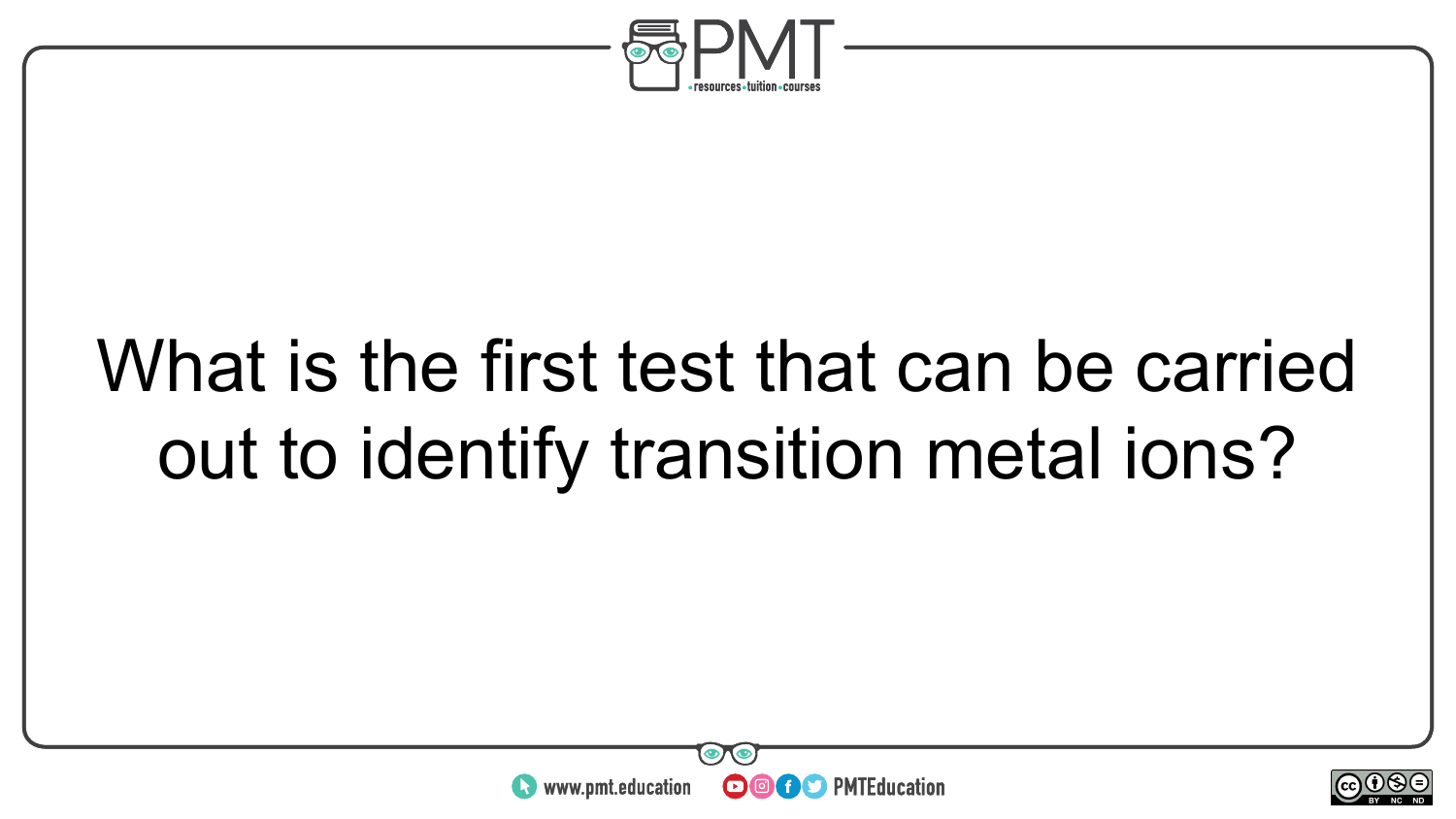

#### What is the first test that can be carried out to identify a transition metal ion?

- Place 10 drops of each solution  $(Q, R, S)$  in a test tube. Add NaOH solution drop-by-drop to each until in excess. Record any observations.
- Stand in a beaker of hot water for 10 minutes.

#### **Sample results**

Test  $1(a)$  and  $(b)$ 

| Initial                     | yellow solution             | light blue solution   | pale green solution    |
|-----------------------------|-----------------------------|-----------------------|------------------------|
| <b>Add NaOH</b>             | orange/brown<br>precipitate | deep blue precipitate | grey/green precipitate |
| On standing in<br>hot water | no visible change           | no visible change     | no visible change      |



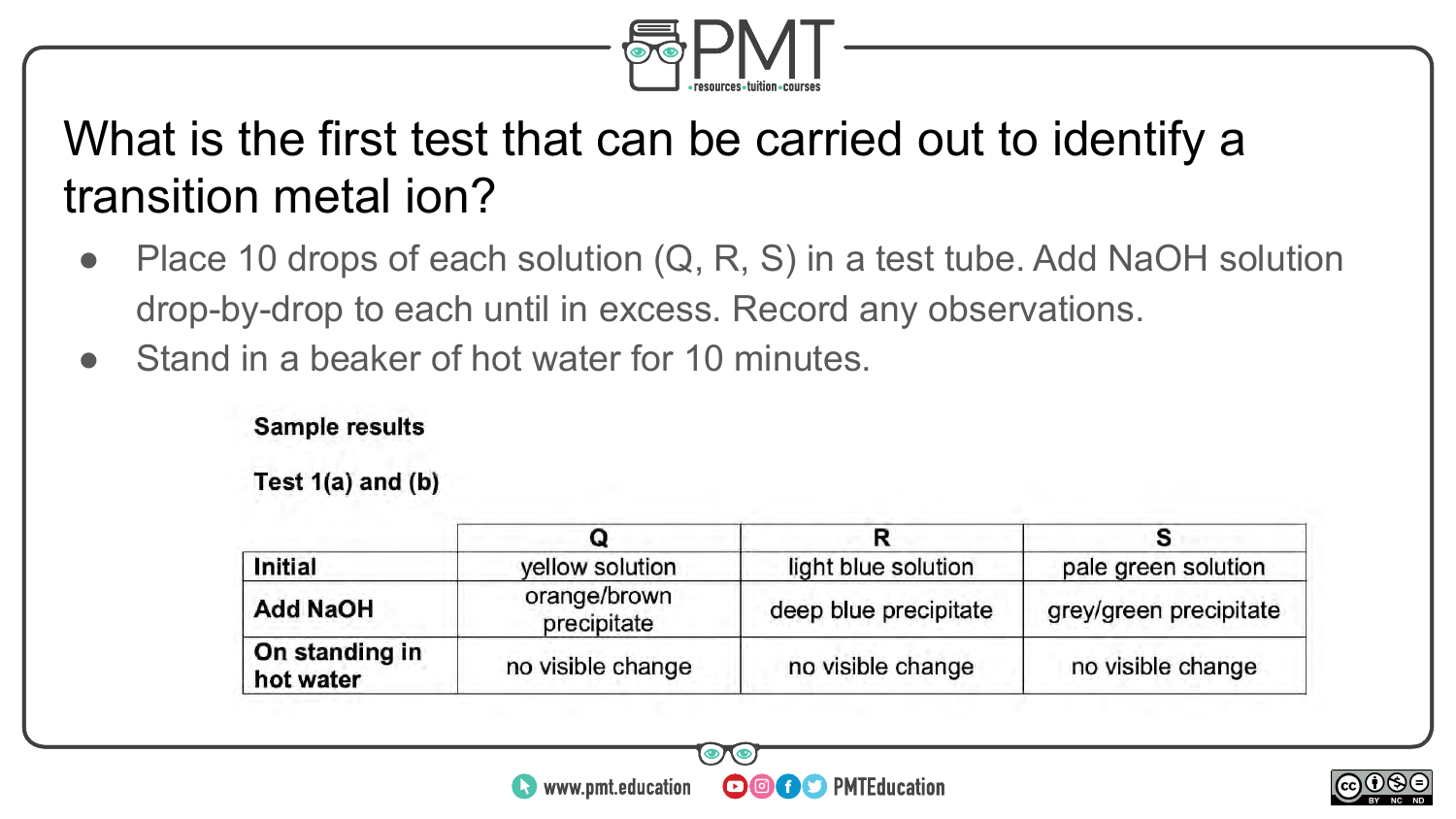

## What is the second test that can be carried out to identify transition metal ions?



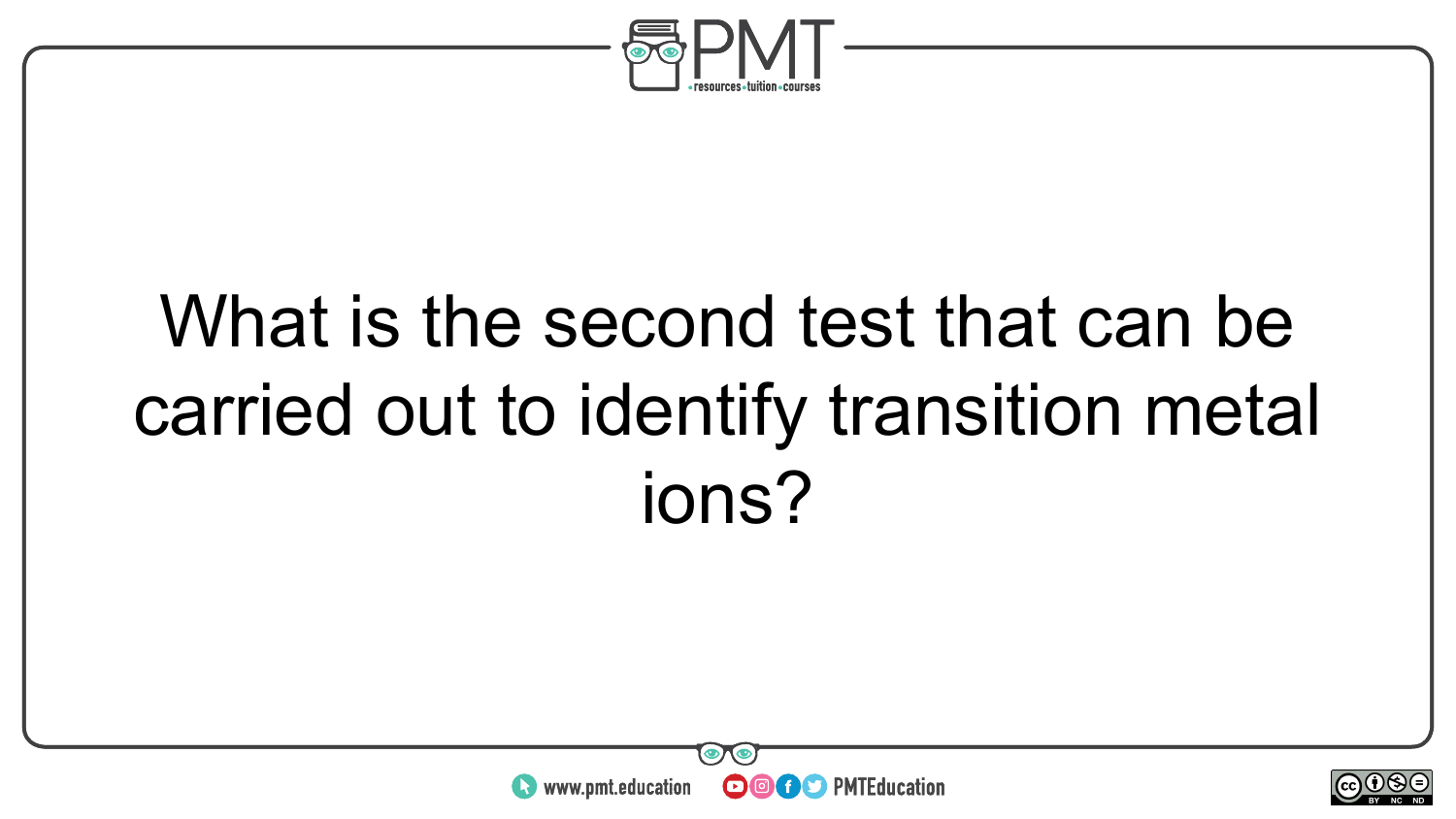

### What is the second test that can be carried out to identify transition metal ions?

Add about 10 drops of each solution  $(Q, R, S)$  into a different test tube with  $\text{Na}_{2} \text{CO}_{3(\text{aa})}$ . Shake and record observations.



| <b>Addition of</b><br>sodium<br>carbonate | orange/brown<br>precipitate and<br>effervescence | blue/green precipitate | grey/green precipitate |
|-------------------------------------------|--------------------------------------------------|------------------------|------------------------|



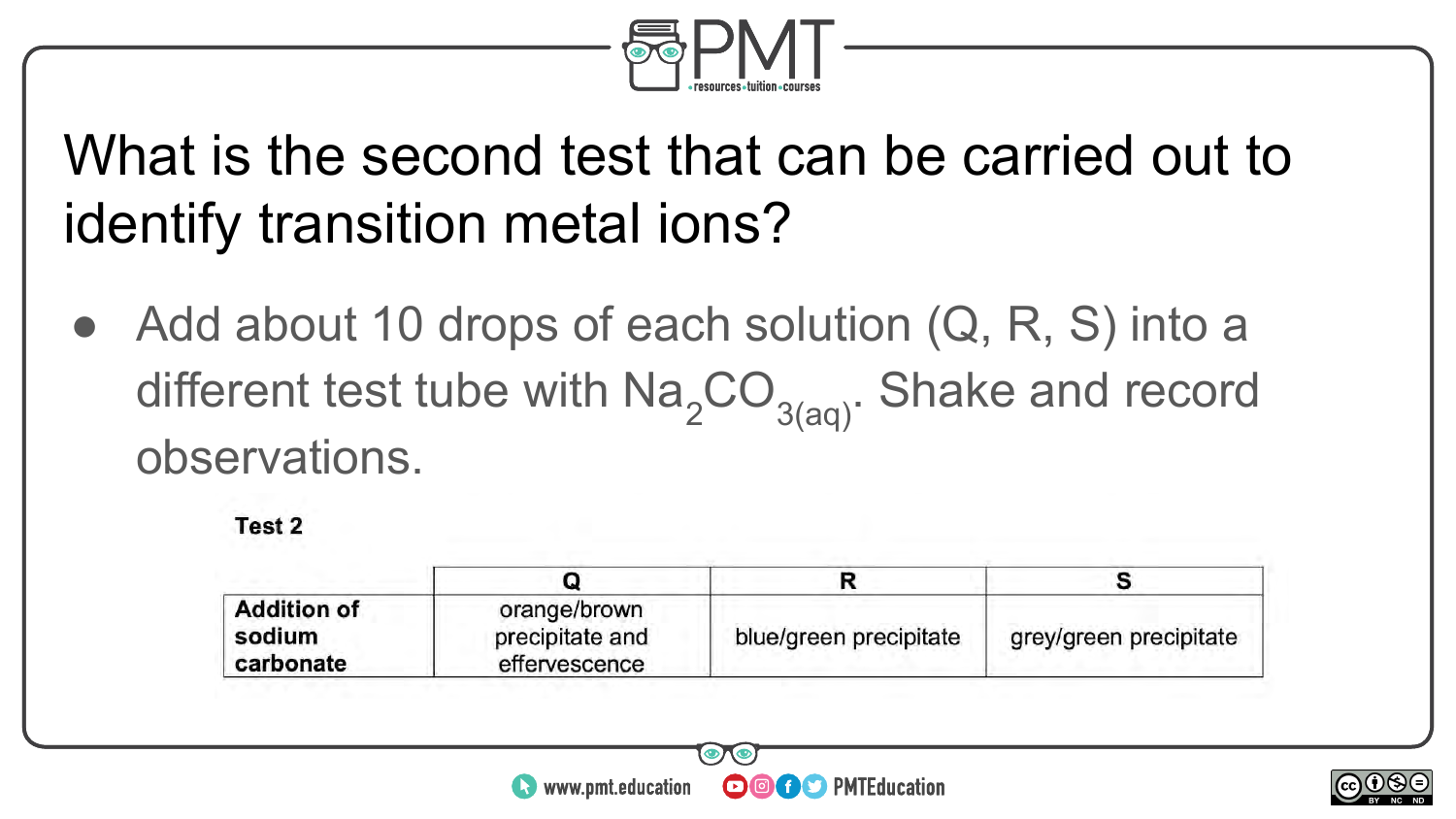

## What can we conclude about Q, R and S?